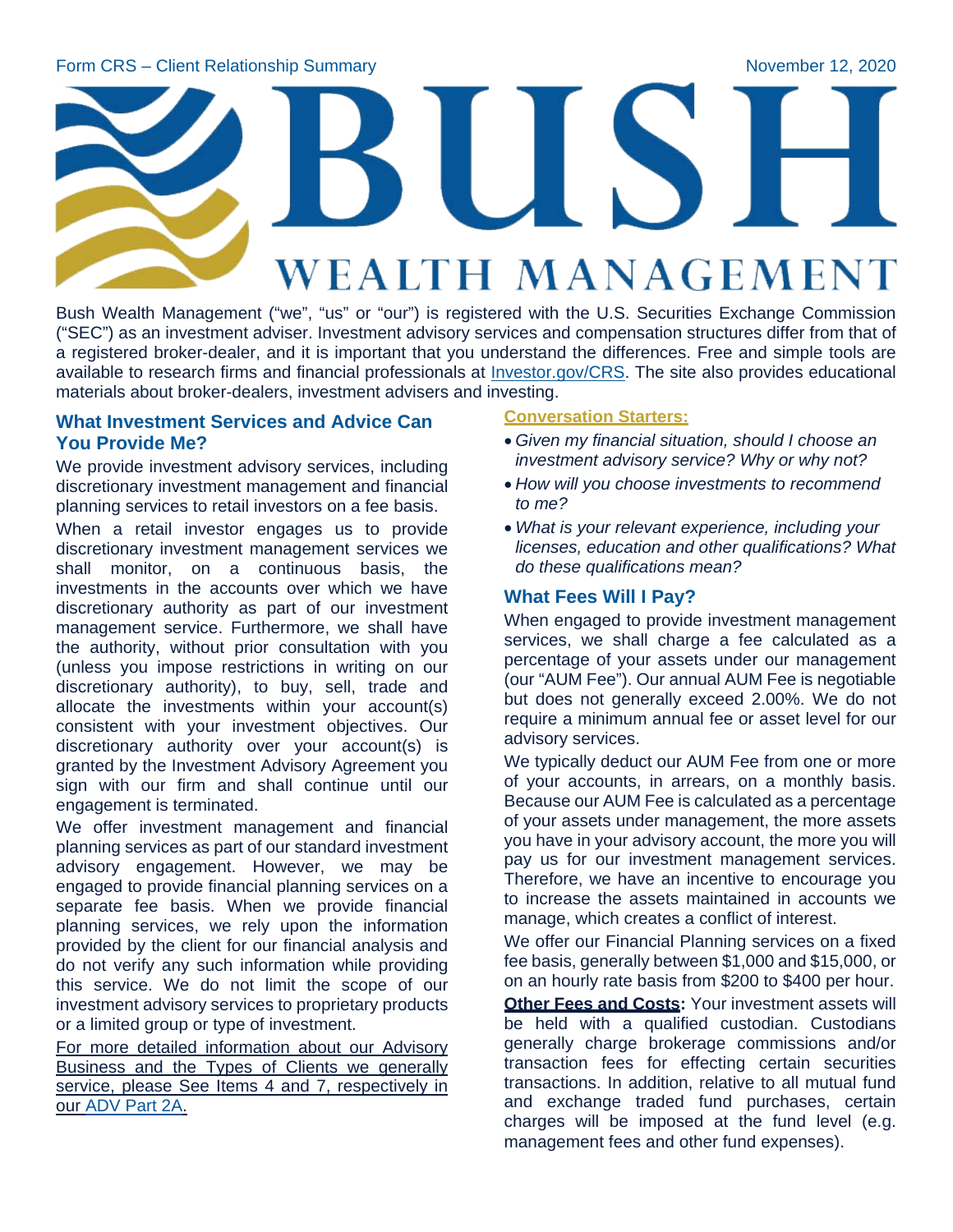You will pay fees and costs whether you make or lose money on your investments. Fees and costs will reduce any amount of money you make on your investments over time. Please make sure you understand what fees and costs you are paying.

For more detailed information about our fees and costs related to our management of your account, please See Item 5 in our [ADV Part 2A.](https://files.adviserinfo.sec.gov/IAPD/Content/Common/crd_iapd_Brochure.aspx?BRCHR_VRSN_ID=621865)

#### **Conversation Starter:**

• *Help me understand how these fees and costs might affect my investments. If I give you \$10,000 to invest, how much will go to fees and costs, and how much will be invested for me?*

## **What Are Your Legal Obligations to Me When Acting as My Investment Adviser? How Else Does Your Firm Make Money and What Conflicts of Interest Do You Have?**

*When we act as your investment adviser*, we have to act in your best interest and not put our interest ahead of yours. At the same time, the way we make money creates some conflicts with your interests. You should understand and ask us about these conflicts because they can affect the investment advice we provide you. Here is an example to help you understand what this means. We may recommend a particular custodian to custody your assets and receive support services and/or products from that same custodian, certain of which assist us to better monitor and service your account while a portion benefits our firm. This creates a conflict of interest as we have an incentive to recommend this custodian in order to continue receiving these benefits. For more detailed information about our conflicts of interest, please review Items 4, 10, 11 12, and 14 of our [ADV Part 2A.](https://files.adviserinfo.sec.gov/IAPD/Content/Common/crd_iapd_Brochure.aspx?BRCHR_VRSN_ID=621865)

#### **Conversation Starter:**

• *How might your conflicts of interest affect me, and how will you address them?*

## **How Do Your Financial Professionals Make Money?**

Our financial professionals are compensated on a salary basis. However, certain of our financial professionals, based upon their individual professional ability and firm revenue, may receive a performance bonus form time-to-time. This presents a conflict of interest as our financial professionals

have an incentive to bring in new assets in order to increase the firm's revenue and potentially receive bonuses. You should discuss your financial professional's compensation directly with your financial professional.

We are separately licensed as an insurance agency, and some of our financial professionals are licensed insurance agents. We will earn commissions on insurance products recommended to you in these separate capacities. This presents a conflict of interest as we have an incentive to recommend insurance products based on the receipt of this compensation. These products may be available through different channels, and as a client you have no obligation to purchase these products through our firm. For more detailed information about this conflict of interest, please review Items 4 and 10 of our [ADV Part 2A.](https://files.adviserinfo.sec.gov/IAPD/Content/Common/crd_iapd_Brochure.aspx?BRCHR_VRSN_ID=621865)

# **Do You or Your Financial Professionals Have Legal or Disciplinary History?**

Yes for our financial professionals. No for our firm. Visit [Investor.gov/CRS](https://www.investor.gov/CRS) for a free and simple search tool to research us and our financial professionals.

## **Conversation Starter:**

• *As a financial professional, do you have any disciplinary history? For what type of conduct?*

**For more information about our investment advisory services or to request the most current version of this relationship summary, please go to [BushWealthManagement.com/formcrs.](https://www.bushwealthmanagement.com/formcrs) You may also contact our Chief Compliance Officer at any time to request a current copy of our ADV Part 2A or our relationship summary. Our Chief Compliance Officer may be reached by phone: (229) 247-1474.**

#### **Conversation Starters:**

• *Who is my primary contact person? Is he or she a representative of an investment adviser or brokerdealer? Who can I talk to if I have concerns about how this person is treating me?*